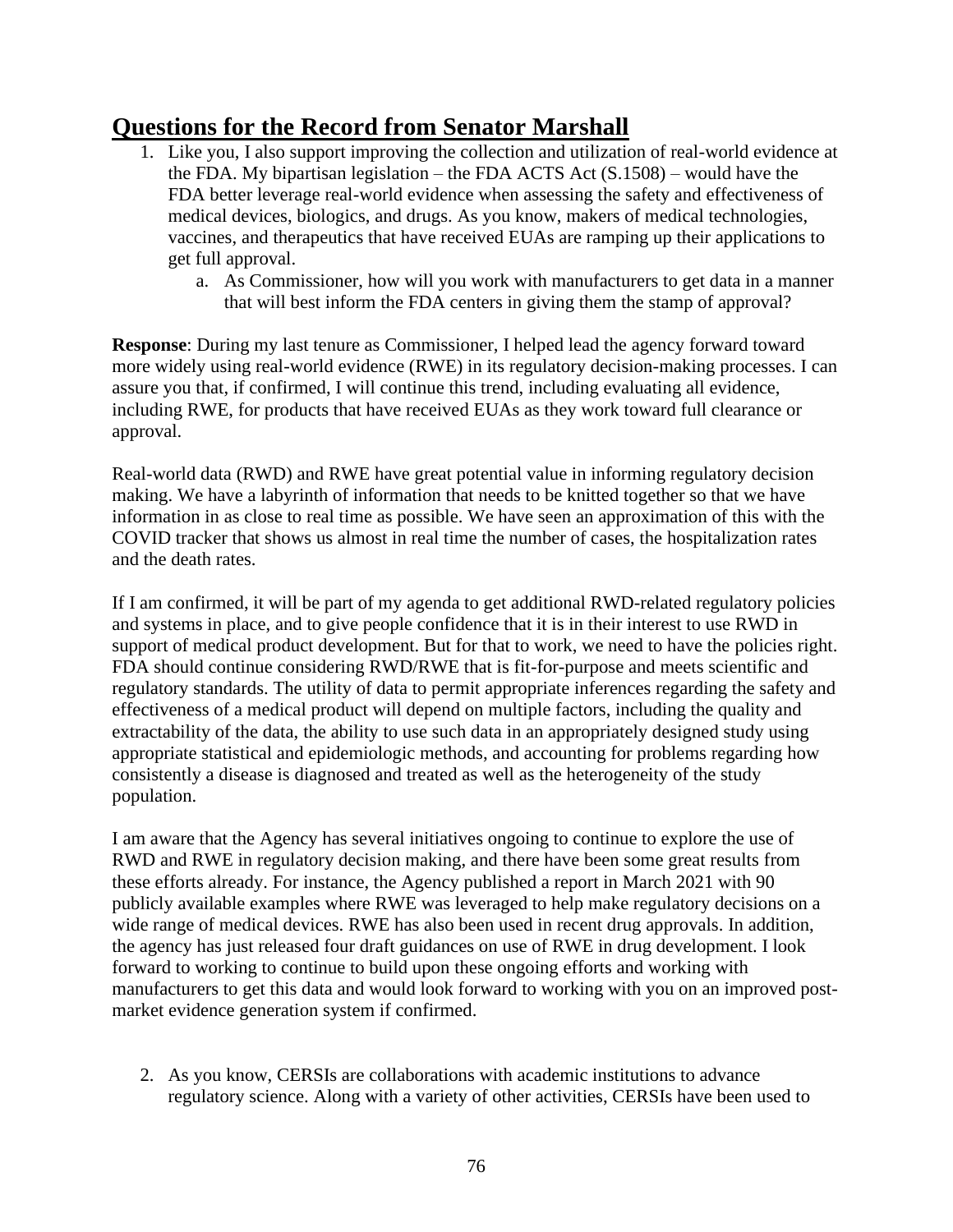assess real world evidence of medical products. While I am a supporter or the agency relying more consistently on real world evidence, I recognize the need for academic institutions to conduct studies and submitting reports that FDA may rely on for regulatory decision-making to be in a manner that meets the same scientific integrity and rigor expected of product sponsors.

a. What policies and standards should be in place to ensure that FDA receives full transparency as well as the underlying data relating to reports and studies that are funded through the CERSI program?

**Response**: These collaborative efforts by FDA and academic institutions can foster a robust, collaborative, regulatory science culture to address the scientific challenges presented by revolutions in medical product development. During my previous tenure at FDA, I saw how important early communication and transparency were for sponsors and our regulatory science collaborators, and I will bring this perspective if confirmed again. That transparency is just as important in the reverse direction—FDA needs accurate data and transparency in the information it receives to make the most appropriate decisions in protecting the public health. I would look forward to engaging in the transparent dialogue in this space to continue making new approaches to evaluating the safety and effectiveness of products possible.

- 3. In March, I penned an op-ed in the Wall Street Journal, [One Shot is Better than None,](https://www.wsj.com/articles/one-shot-is-better-than-none-11615250588?mod=opinion_lead_pos10) discussing the use of real-world evidence and how the FDA isn't really being proactive in harnessing data from other countries to make practical decisions during a pandemic. As an example, thousands of seniors here in the US were hospitalized or died over the summer before the FDA finally authorized a booster in the fall.
	- a. How can we leverage millions of patient records from other countries during pandemics in making life-saving decisions faster without compromising the gold standard that we're known for?

**Response**: Building a system to curate and use the significant amount of health data stored throughout the country is essential to making decisions quickly. However, this data will not and cannot be used without careful planning for study design followed by high quality analyses being conducted. Well planned studies will allow this data to be used in a way that is conducive to making decisions and upholding FDA's international reputation as the gold standard for regulatory approval. The area of digital patient records is evolving rapidly and I look forward to working with the FDA and the global community to optimize the quality and reliability of this data and to continuing to work with you on this issue if confirmed.

- 4. Honest science cannot function with a politically predetermined outcome. This pandemic has done enormous harm to our public health agencies and the trust the American people have in them. In September, two senior FDA officials resigned over frustrations with President Biden's plans to recommend booster shots.
	- a. What will you do to ensure that the White House does not continue to meddle in FDA affairs and what will you do to help restore Americans faith in our public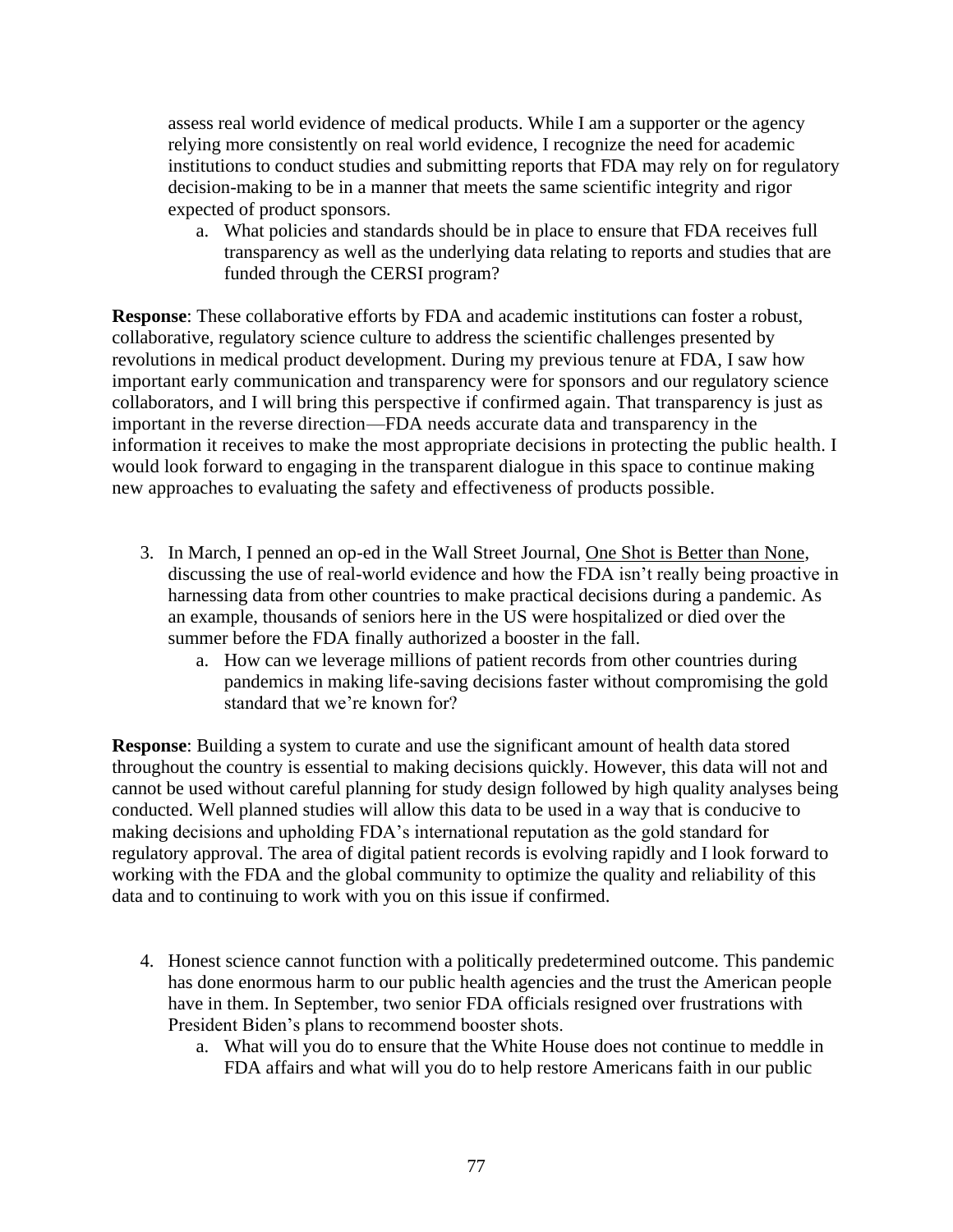health agencies and the medical advice that's being given by them to our citizenry?

**Response**: It is important for the public to be able to trust the FDA's regulation of their food and drugs. We need to work together to build trust where the evidence is solid. As they have been, if confirmed I will work tirelessly to ensure that FDA will continue to make its decisions based on the latest data and scientific principles and to communicate the basis for these decisions in a manner that is understandable and transparent to the public. I trust the FDA career staff to make well-informed decisions based in the science. That would be the same standard if I am confirmed.

- 5. Throughout the year, Kansans have asked me what the future of coronaviruses will look like. It might look like the flu where testing and therapeutics play major role given how viruses mutate much faster than we can make vaccines.
	- a. If we had better t-cell testing that can measure your level of protection, imagine what it could do. Doctors would have better conversations with their patients. We'd better understand prior exposure of infection, the duration of vaccineinduced immunity, and future dosing for specific populations. I've tried to get the FDA to prioritize this type of testing at the level of Operation Warp Speed, but I haven't received a commitment that would usher a wave of this type of tests akin to the results from the Rapid Acceleration of Diagnostics (RADx®) initiative. I understand RADx was an interagency project that involved strong collaboration with experts at the FDA. What are your thoughts?

**Response**: I agree it is essential that the public understands the true value of different types of tests and FDA has an important role in communicating this information to the public. In order to understand the utility of T-cell tests to assess the level of protection provided by an immune response to vaccination, tests need to be specifically evaluated for that use. Further, there needs to be a body of evidence correlating test results with a level of protection. While as a nominee I do not have access to internal, confidential documents from test developers of FDA, research is ongoing in this area and, as of now, it is my understanding that there is no established correlate of protection. Similar to T-cell tests for other infectious diseases, it is not established that the results of T-cell tests can be used to determine an individual's protection from SARS-CoV-2 infection. If these test results are interpreted incorrectly, there is a potential risk that people may take fewer precautions, which can increase their risk of SARS-CoV-2 infection and may result in the increased spread of SARS-CoV-2. If confirmed, I am committed to ensuring we keep the public up to date on the latest science about the use of T-cell tests to evaluate immune response and that the FDA continues to support further research in this area.

The RADx program is an innovative interagency approach to accelerate the review and availability of tests to the public by leveraging government expertise and working hand in hand with companies to compile data to demonstrate performance benchmarks. I am interested in exploring additional uses for this approach to regulation of medical products.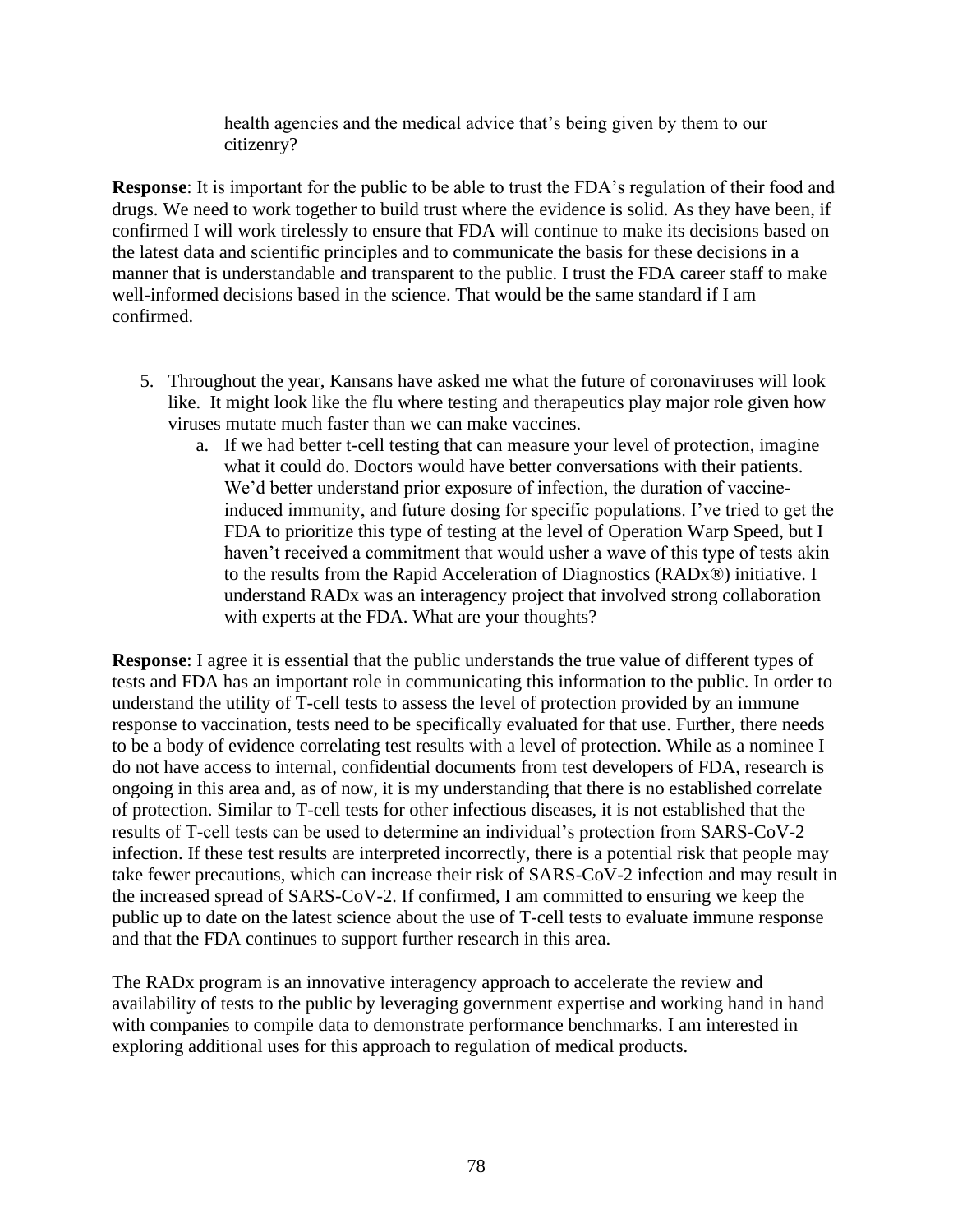b. On therapeutics, drug repurposing offers a promising route for the development of prevention and treatment strategies for COVID-19. Under your leadership, how can the FDA can play a proactive role in further advancing this effort?

**Response**: During a pandemic time is of the essence in developing vaccines and treatments. It was during my tenure at FDA in January 2017 that the EUA guidance was finalized, which discusses the statutory "may be effective" standard for EUAs. This standard is a different level of evidence than the "effectiveness" standard that FDA uses for product approvals. The guidance also includes discussion of the statutory standard that the known and potential benefits of the product, when used to diagnose, prevent, or treat the identified disease or condition, outweigh the known and potential risks of the product.

This standard provides flexibility in accelerating the development of therapeutics, including the re-purposing of existing drugs, when data from adequate and well controlled trials support it. The Agency has done that, with Remdesivir for example. FDA still needs to have sufficient evidence to make an assessment of a therapy's potential against COVID-19, while using the flexibilities under the EUA framework to accelerate the development of novel or repurposed therapeutics. I believe that FDA has found the right balance and I would continue the work to do that if confirmed.

- 6. The CDC describes antimicrobial resistance, or AMR, as "one of the biggest public health challenges of our time." Drug-resistant pathogens directly contribute to hundreds of thousands of deaths annually in the United States, but they can also derail the safe and effective delivery of medical care more broadly for patients receiving chemotherapy, organ transplants, and even those undergoing routine surgical procedures. Furthermore, it's likely that this crisis has been exacerbated by the COVID-19 pandemic. And yet innovation is dwindling in this critical sector, and the antimicrobial ecosystem is on the verge of collapse.
	- a. What actions will you take to prioritize our nation's fight against the "silent pandemic" of AMR – and, specifically, to address the crisis in the antimicrobial sector, with a diminishing number of companies working to develop new products to address pathogens that have become resistant to existing drugs?

**Response:** I wholeheartedly agree that antimicrobial resistance (AMR) is a significant and evolving national and global public health issue. If confirmed, I will lead the Agency to support the development of new antimicrobial products as well as support the judicious use of existing antimicrobials in both human and veterinary medicine. Further, I know the Agency is committed to facilitating innovation through the proactive engagement with sponsors and researchers to identify and address challenges to the development of new products.

7. Last Congress, I spearheaded an effort in the House to ensure patient access new chimeric antigen receptor (CAR) T-cell therapies that had just been approved by the FDA. Two therapies approved by the FDA within the last three years reengineer a patient's healthy t-cells to defeat lymphoma and pediatric leukemia. For patients with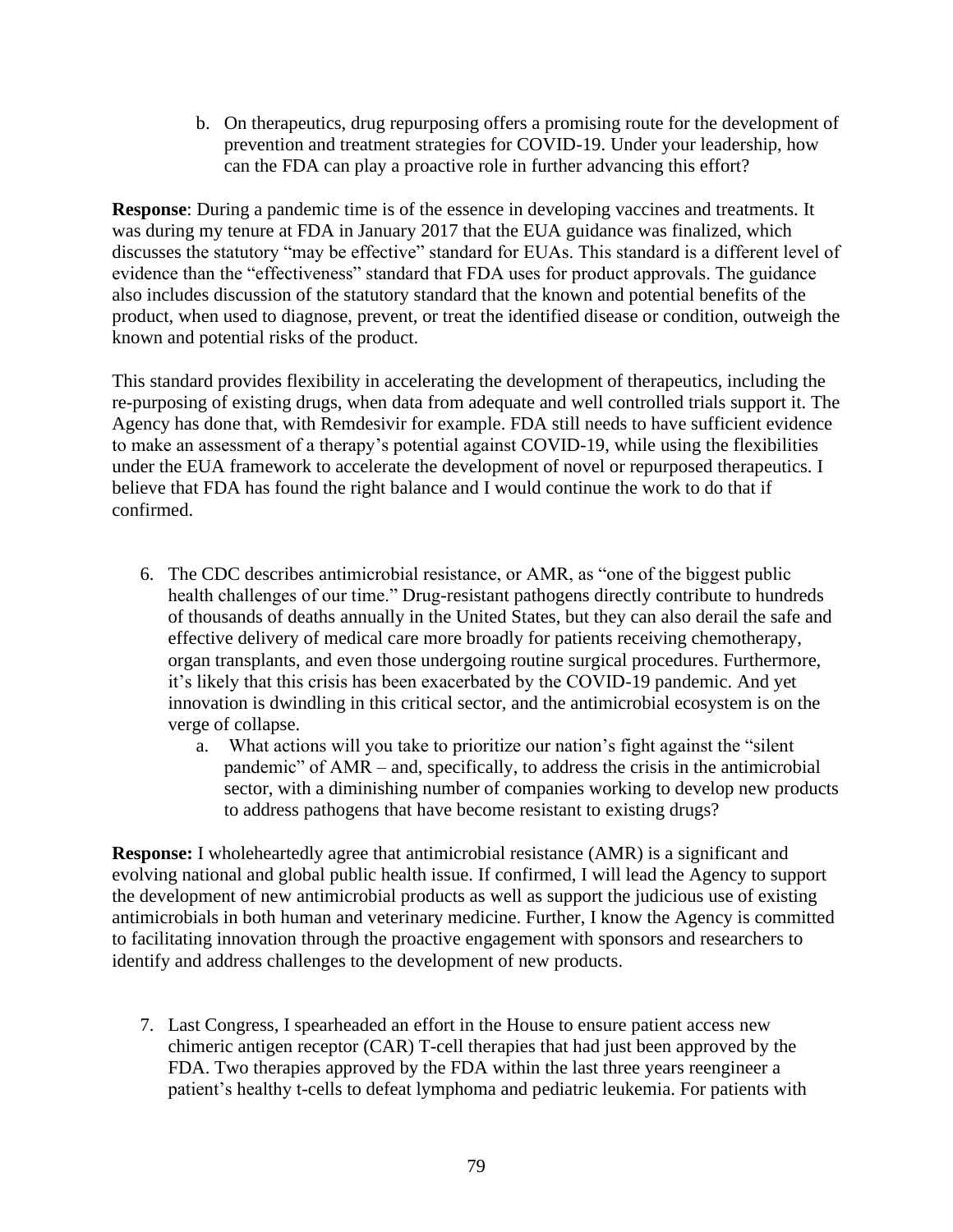non-Hodgkin lymphoma, [Yescarta](https://www.fda.gov/news-events/press-announcements/fda-approves-car-t-cell-therapy-treat-adults-certain-types-large-b-cell-lymphoma) leads to a remission rate of 51 percent. For children with acute pediatric lymphoblastic leukemia, [Kymriah](https://www.fda.gov/news-events/press-announcements/fda-approval-brings-first-gene-therapy-united-states) demonstrated an 82 percent remission within three months of treatment. I'm proud to say that Kansan patients and my alma mater have played a great role in helping them get to market.

a. Can you please share what you will do as FDA Commissioner to better position the agency to accelerate access to innovative cell and gene therapies and also how the FDA can work with Centers for Medicare and Medicaid Services and National Institutes of Health to reduce the time it takes to move discoveries in personalized medicine from bench to bedside?

**Response:** As you know, cellular and gene therapies are relatively new to the medical field and due to this newness, familiarity with them is not as high as with some other, more established medical products. Therefore, it is FDA's duty to ensure that cellular and gene therapies are properly understood from the regulatory perspective and that applications for approval are reviewed thoroughly, as with all applications that come to the Agency. Continuing to increase the familiarity of FDA scientists with the latest advances in cellular and gene therapy will cut down on application review time and allow for informed decisions to arise more quickly, thus, allowing patients more timely access to treatments. If confirmed, I would support the use of FDA's expedited review authorities, such as the regenerative medicine advanced therapy (RMAT) designation, when appropriate, to help make cellular and gene therapy products that are shown to be safe and effective available as soon as possible. Furthermore, improvement in our post-market evidence generation system should enable continuing assessment of benefits and risks over the duration of impact of these products.

- 8. I worry about the future of abortion policies under this administration and how politically-appointed officials will use FDA as a political tool to undermine mifepristone's complications and risk levels. Specifically, I shudder to think FDA removing REMS requirements. As you know, REMS requires prescribers to be certified and dispensed in an appropriate setting.
	- a. In 2016, FDA decided to continue holding the REMS program where prescribers are certified, and the drug be dispensed in an appropriate setting. Can you ensure to me that you will uphold the 2016 standing?

**Response:** On December 16, 2021, after conducting a review of the single, shared system Risk Evaluation and Mitigation Strategy (REMS) for mifepristone, FDA determined that the data supported modification of the Mifepristone REMS Program to remove the in-person dispensing requirement. The agency further added a requirement for pharmacy certification. Prescriber certification and patient counseling on the appropriate use of the drug are still required under the REMS. I have confidence in the FDA staff, who rely on the latest evidence, to make the right decision on these matters. If I am confirmed, I will ensure the Agency continues to monitor the safety of this and all other approved drugs.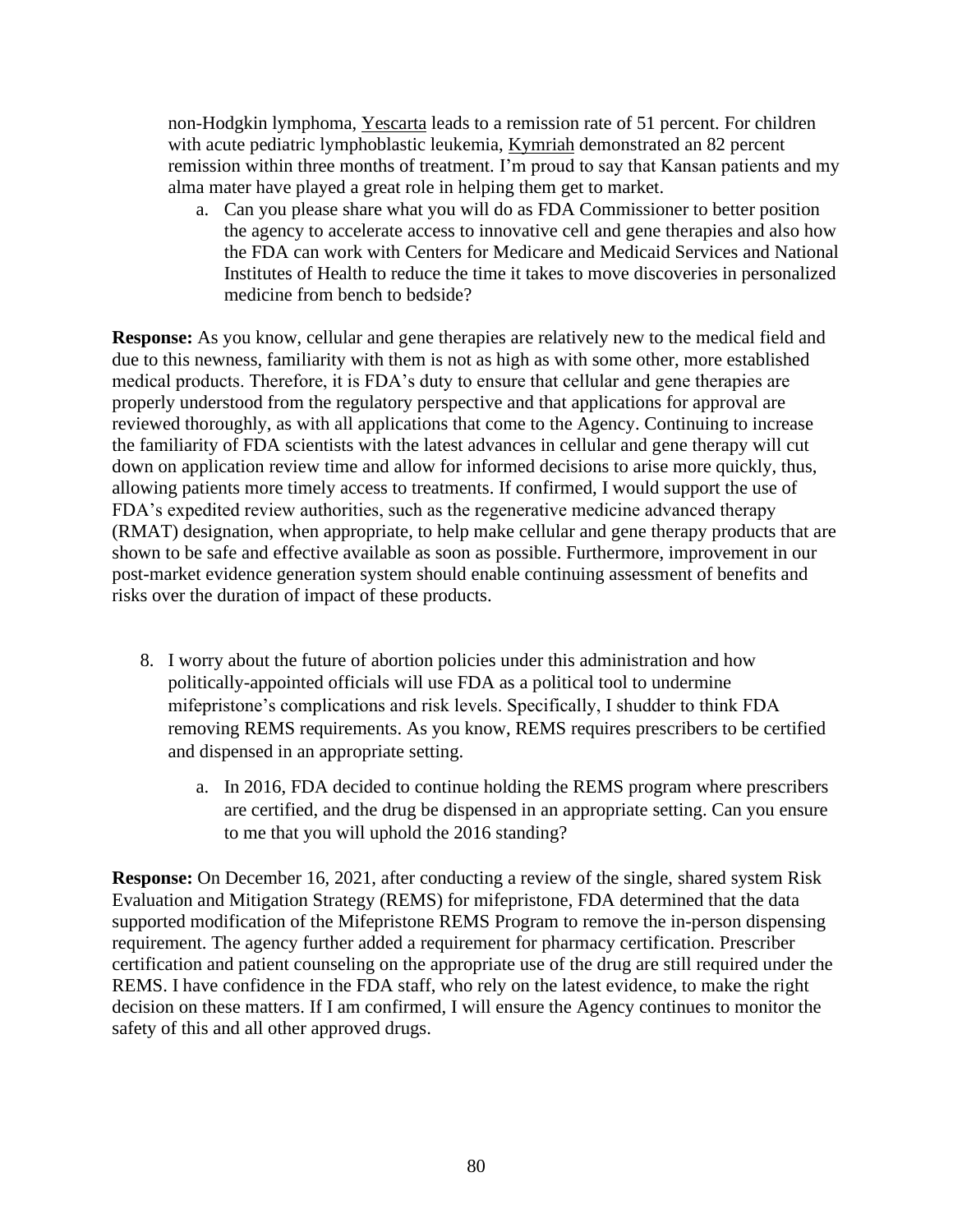- 9. During the pandemic, FDA suspended enforcement of the in-person requirement for mifepristone, noting it partly relied on the "small number of adverse events reported to the FDA last year. But under your tenure, the FDA changed the mifepristone REMS safety protocol so that severe adverse events were no longer required to be reported – only deaths. During the HELP Committee hearing, you said that you relied on FDA staff in making clinical recommendations. However, FDA cannot make scientific recommendations in clinical appropriateness as it is not collecting all relevant adverse outcomes related to this medical product.
	- a. Do you find it clinically appropriate to purposely exclude data collection on adverse outcomes related to medical products including those that have REMS requirements, for the purposes approving and/or making label changes?
	- b. Would you be open to reinstating reporting requirements for severe complications from mifepristone-induced abortions?

**Response:** All holders of approved drug applications are required to report all adverse events, including serious adverse events, to FDA in accordance with the requirements in FDA's regulations. If I am confirmed, I commit to following the best available science related to this and every matter, and I will ensure the Agency continues to monitor the safety of this and all other approved drugs.

- 10. Over the past few years, CDER announced a draft guidance titled "Innovative Approaches for Nonprescription Drug Products" that could aid manufacturers and provide greater frequency for the approval of switches, which in many years, only see FDA approve a few applications. Unfortunately, this draft guidance has not resulted in a final rule, which has delayed the ability for these Rx to OTC switches by allowing certain new conditions to ensure safe use. Without this final rule, consumers can not realize the cost savings from Rx to OTC switch and the convenience of the availability of these medicines over-the-counter.
	- a. Are you aware of this issue and would you consider prioritizing this guidance?

**Response**: I'm very mindful that if a drug is able to be provided as a non-prescription drug, it facilitates access, and that reducing barriers to access, when appropriate, is important particularly for a drug that must be taken repeatedly for chronic conditions. I am aware of FDA's intent to publish a regulation on Nonprescription Drug Products with an Additional Condition for Nonprescription Use and I will work towards bringing this rule to publication.

11. Truth in food labeling is extremely important, however, the FDA routinely fails to enforce its own standards of identity. The most prime example is milk which is defined as the lacteal secretion from cows. I continue to walk down the grocery isle seeing plantbeverages claiming to be milk. They are not nutritionally similar, but people think they are because those products are called milk. I have no problem with soy or almond beverages. They simply are not milk and shouldn't be called it. Secondly, there are plant proteins that fall under your jurisdiction that are attempting to brand products as meat.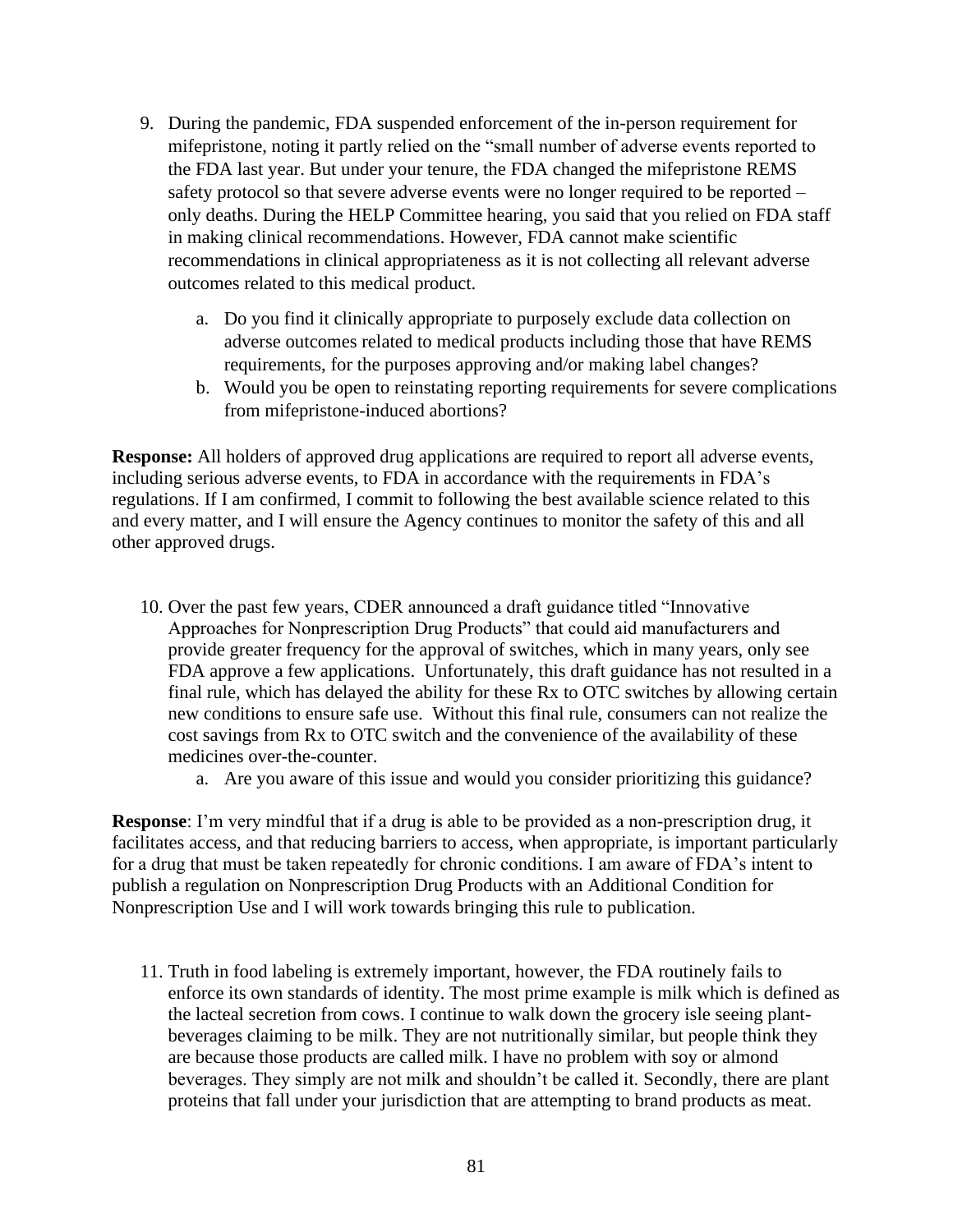Several studies show that when plant proteins use words like "plant-based" meat consumers believe some portion of the product comes from an animal. These products often hide the disclaimer in hard to find places making it extremely difficult for a consumer to understand if a product is an exclusively plant protein, blended, or a meat product.

- a. Do you commit to enforcing your standards of identity, especially as it relates to milk?
- b. Do you commit to creating standards of identity for other plant proteins that would prevent such proteins from using nomenclature that is otherwise associated with beef, pork, or poultry?

**Response:** The Agency is working to modernize standards of identity to ensure that food meets consumers' expectations while reflecting current marketplace practices and modern technologies. If confirmed, I will commit to taking a close look at this issue.

- 12. Over the last several years, this committee has heard concerns from the animal feed industry about the slow pace of reviews within the Center for Veterinary Medicine for new feed and pet food ingredients. We addressed a few inefficiencies during the last ADUFA reauthorization and provided some dedicated appropriations last year. But, more needs to be done so our livestock producers can get access to new feeding technologies that can allow them to compete globally.
	- a. It seems like giving you more monetary resources have not help speed up the process. Are you aware of these concerns, and can you commit to addressing them?

**Response:** Thank you for raising this important issue. FDA's review of new animal food ingredient submissions helps ensure that innovative food ingredients are safe for animals, while also ensuring that the meat, milk, and eggs from those animals are safe for people to eat. This industry is evolving and developing innovative new animal food ingredients that result in complex submissions to the Agency. I am committed to working with stakeholders to continue to address their concerns.

- 13. Last week, Agri-Pulse pointed out the struggles in the US to bring new feed ingredient products to market that are able to reduce methane emissions from cattle. It says that the FDA wants to regulate these products as animal drugs instead of as feed ingredients. There are several other products for animals that do not meet the definition of a "drug" and are more of a dietary supplement or feed ingredient.
	- a. What will you do as Commissioner to see that these products are regulated as feeds and reviewed quickly?

**Response**: If confirmed, I will commit to taking a close look at this issue. I'm aware of the increasing interest in novel animal food ingredients being a tool to improve animal production or reduce greenhouse emissions. I share your goal that FDA needs to find the right balance between appropriate regulation while not slowing down innovation in the animal food sector.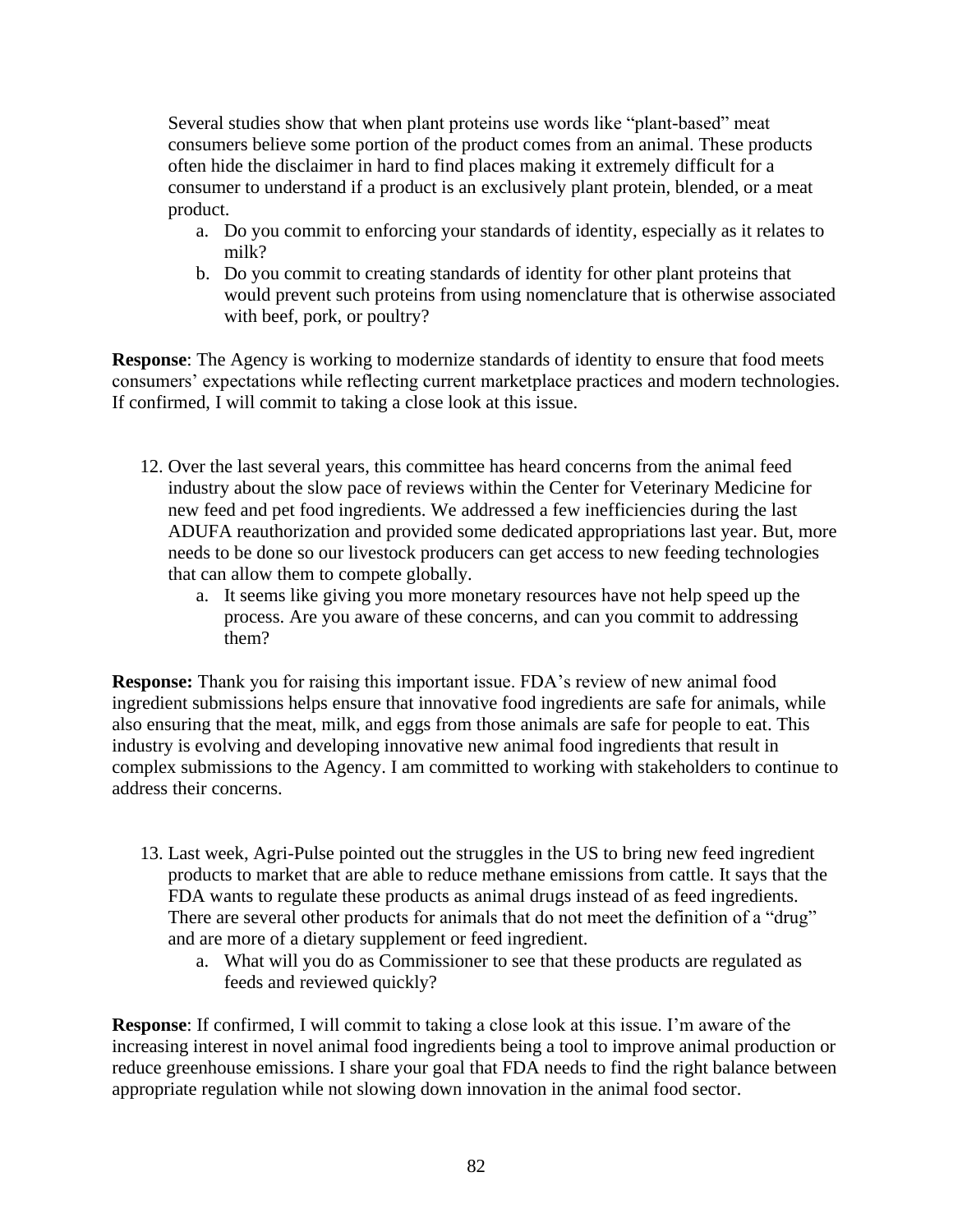- 14. I have appreciated FDA's leadership during the pandemic and the agency's ongoing engagement with the food and beverage industries to continue to have food on American's tables. The food industry is experiencing severe supply chain disruptions currently.
	- a. How can the agency balance the needs of industry for flexibility as manufacturers strive to keep facilities fully operational with the goals of the agency to pursue regulations that require time intensive process or label changes?
	- b. Will you ensure that the regulatory flexibilities and engagement to ensure the availability of safe and affordable food will continue?

**Response**: Should I be confirmed, I commit to take a close look at what steps FDA is taking during the pandemic to create flexibility for the food industry and will be committed to monitoring and mitigating any impact on food safety and food access for the American public. I'll also take a close look at any lessons learned that should inform how FDA looks at approaching the food supply chain in the future. Coming from North Carolina, a large agricultural state, I know how important it is that our food supply chains work and produce safe food to feed Americans.

- 15. Chlorpyrifos is a pesticide that does not have an effective, commercially viable alternative for many foods grown in the US. It has historically been used on over 80 [crops—](https://www.law.cornell.edu/cfr/text/40/180.342) from row crops to fruit to vegetables nationwide. Despite Chlorpyrifos being a critical crop protection tool, on August 30, 2021, the EPA issued a final rule cancelling *all* food uses of Chlorpyrifos, starting February 28, 2022. This is despite recent [court](https://cdn.ca9.uscourts.gov/datastore/opinions/2021/04/29/19-71979.pdf)  [decisions](https://cdn.ca9.uscourts.gov/datastore/opinions/2021/04/29/19-71979.pdf) (*see* Page 67) that did not tie EPA's hands to cancel the product for foods and also given the final rule contradicts EPA's own recent science on Chlorpyrifos that was published on December 3, 2020, in its Preliminary Interim Decision (PID) for Chlorpyrifos that rendered 11 continued uses of the product safe. Now, farmers are left scrambling not only to figure out an effective alternative and objecting to EPA's decision, but also in trying to determine how to manage 2021 crops treated with Chlorpyrifos in the supply chain. Many crops grown with the help of Chlorpyrifos in 2021 will be processed this year and into next year well past the February 28, 2022 tolerance revocation date. Needless to say, this is just one additional government-created supply chain issue our farmers could do without. EPA has stated for months it is "working" with FDA on guidance for 2021 Chlorpyrifos- treated crops in this situation for months. As such
	- a. Will EPA and FDA actually provide guidance? If so, on what exact date?
	- b. In that guidance, will FDA state that such foods may be processed in the ordinary course by producers and/or third-party processors and any resulting food or feed products shall not be considered adulterated?
	- c. Will EPA and FDA provide blanket guidance that commodities harvested in a lawful manner under FIFRA be legally processed and not be considered adulterated without the need for new record keeping requirements?